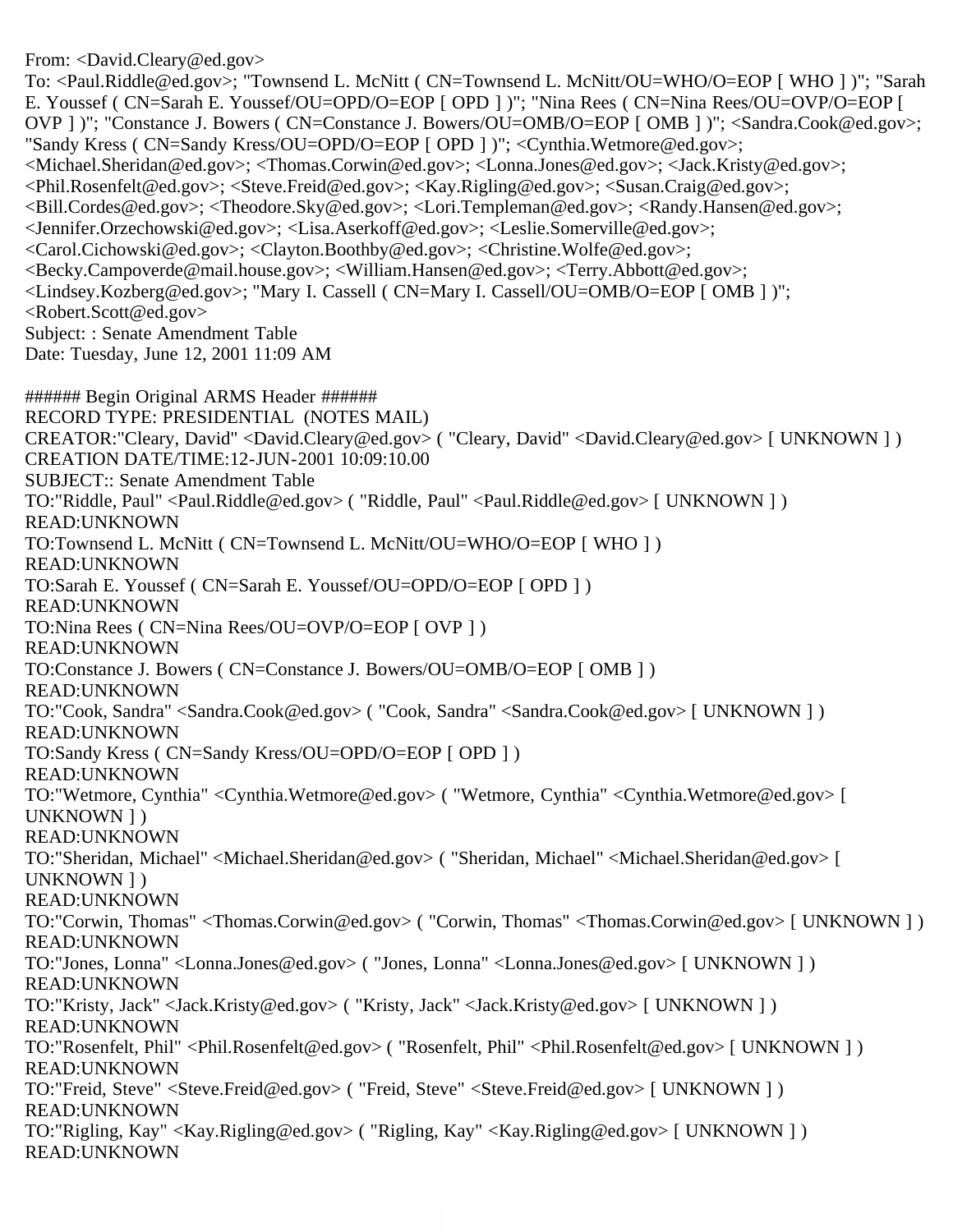TO:"Craig, Susan" <Susan.Craig@ed.gov> ( "Craig, Susan" <Susan.Craig@ed.gov> [ UNKNOWN ] ) READ:UNKNOWN TO:"Cordes, Bill" <Bill.Cordes@ed.gov> ( "Cordes, Bill" <Bill.Cordes@ed.gov> [ UNKNOWN ] ) READ:UNKNOWN TO:"Sky, Theodore" <Theodore.Sky@ed.gov> ( "Sky, Theodore" <Theodore.Sky@ed.gov> [ UNKNOWN ] ) READ:UNKNOWN TO:"Templeman, Lori" <Lori.Templeman@ed.gov> ( "Templeman, Lori" <Lori.Templeman@ed.gov> [ UNKNOWN ] ) READ:UNKNOWN TO:"Hansen, Randy" <Randy.Hansen@ed.gov> ( "Hansen, Randy" <Randy.Hansen@ed.gov> [ UNKNOWN ] ) READ:UNKNOWN TO:"Orzechowski, Jennifer" <Jennifer.Orzechowski@ed.gov> ( "Orzechowski, Jennifer" <Jennifer.Orzechowski@ed.gov> [ UNKNOWN ] ) READ:UNKNOWN TO:"Aserkoff, Lisa" <Lisa.Aserkoff@ed.gov> ( "Aserkoff, Lisa" <Lisa.Aserkoff@ed.gov> [ UNKNOWN ] ) READ:UNKNOWN TO:"Somerville, Leslie" <Leslie.Somerville@ed.gov> ( "Somerville, Leslie" <Leslie.Somerville@ed.gov> [ UNKNOWN ] ) READ:UNKNOWN TO:"Cichowski, Carol" <Carol.Cichowski@ed.gov> ( "Cichowski, Carol" <Carol.Cichowski@ed.gov> [ UNKNOWN ] ) READ:UNKNOWN TO:"Boothby, Clayton" <Clayton.Boothby@ed.gov> ( "Boothby, Clayton" <Clayton.Boothby@ed.gov> [ UNKNOWN ] ) READ:UNKNOWN TO:"Wolfe, Christine" <Christine.Wolfe@ed.gov> ( "Wolfe, Christine" <Christine.Wolfe@ed.gov> [ UNKNOWN ] ) READ:UNKNOWN TO:"'Becky.Campoverde@mail.house.gov'" <Becky.Campoverde@mail.house.gov> ( "'Becky.Campoverde@mail.house.gov'" <Becky.Campoverde@mail.house.gov> [ UNKNOWN ] ) READ:UNKNOWN TO:"Hansen, William" <William.Hansen@ed.gov> ( "Hansen, William" <William.Hansen@ed.gov> [ UNKNOWN ] ) READ:UNKNOWN TO:"Abbott, Terry" <Terry.Abbott@ed.gov> ( "Abbott, Terry" <Terry.Abbott@ed.gov> [ UNKNOWN ] ) READ:UNKNOWN TO:"Kozberg, Lindsey" <Lindsey.Kozberg@ed.gov> ( "Kozberg, Lindsey" <Lindsey.Kozberg@ed.gov> [ UNKNOWN ] ) READ:UNKNOWN TO:Mary I. Cassell ( CN=Mary I. Cassell/OU=OMB/O=EOP [ OMB ] ) READ:UNKNOWN TO:"Scott, Robert" <Robert.Scott@ed.gov> ( "Scott, Robert" <Robert.Scott@ed.gov> [ UNKNOWN ] ) READ:UNKNOWN ###### End Original ARMS Header ######

Attached is a table showing the Senate Amendments that have been acted upon to date.

<<Amendments table.doc>>

- > David P. Cleary
- > Office of Legislation and Congressional Affairs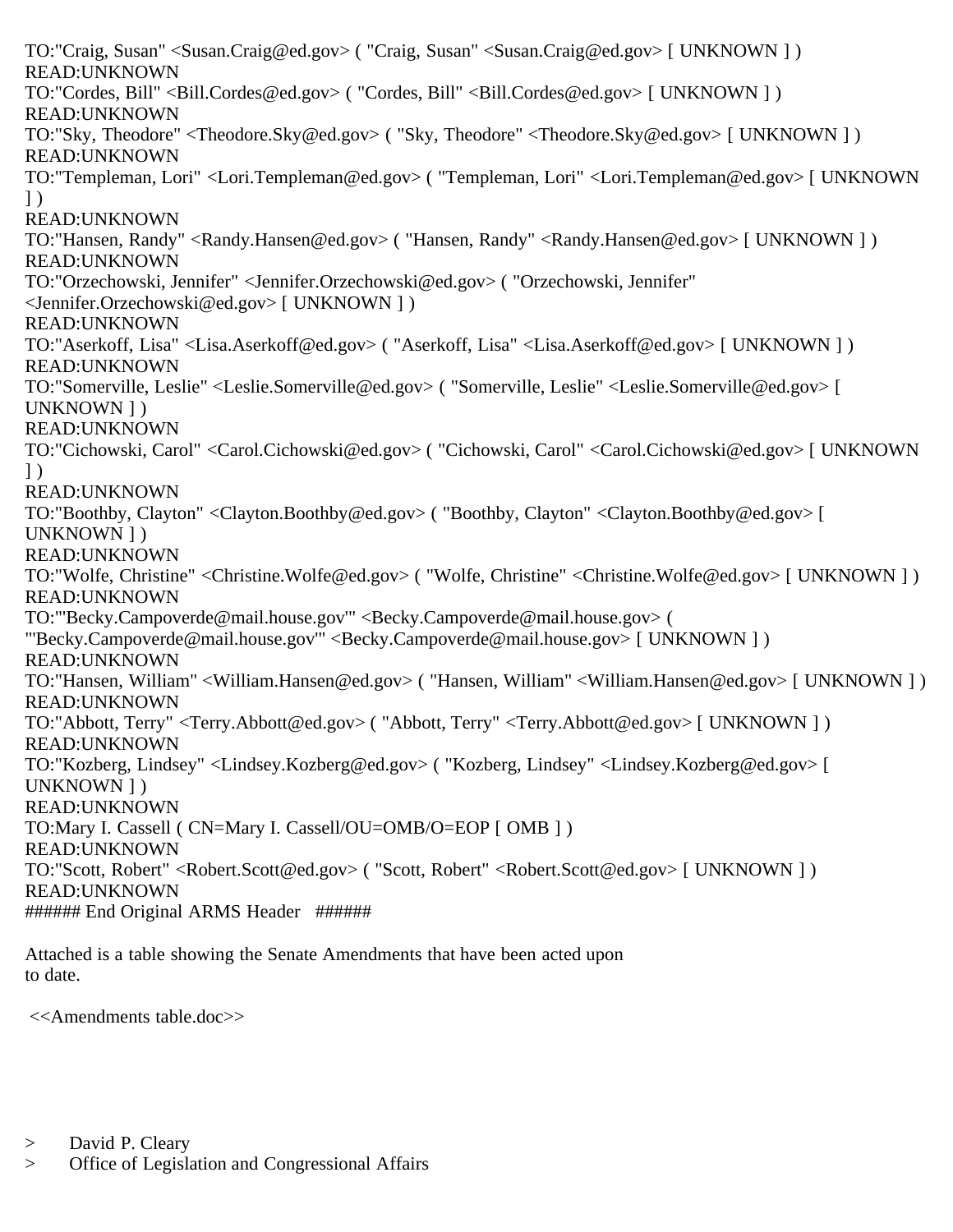- > U.S. Department of Education
- > 400 Maryland Ave SE, #7E320<br>> Washington, D.C. 20202
- 
- > Washington, D.C. 20202<br>> (202) 401-1030 (phone)  $(202)$  401-1030 (phone)
- $>$  (202) 401-1438 (fax)
- >
- $\geq$

 - att1.htm - Amendments table.doc ATT CREATION TIME/DATE: 0 00:00:00.00 File attachment <P\_DLFC2004\_OPD.TXT\_1>

ATT CREATION TIME/DATE: 0 00:00:00.00 File attachment <P\_DLFC2004\_OPD.TXT\_2>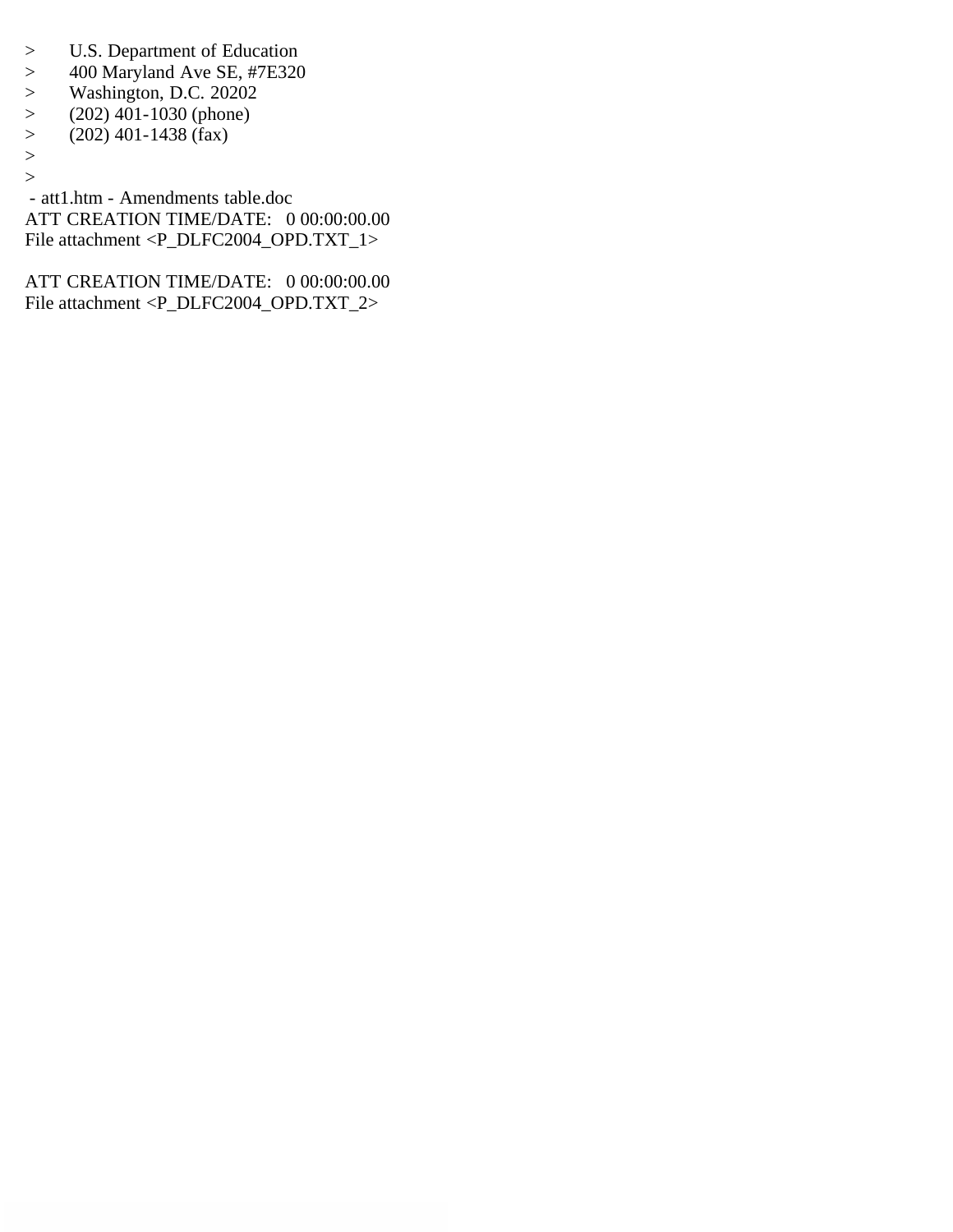## **The following document is attachment P\_DLFC2004\_OPD.TXT\_1**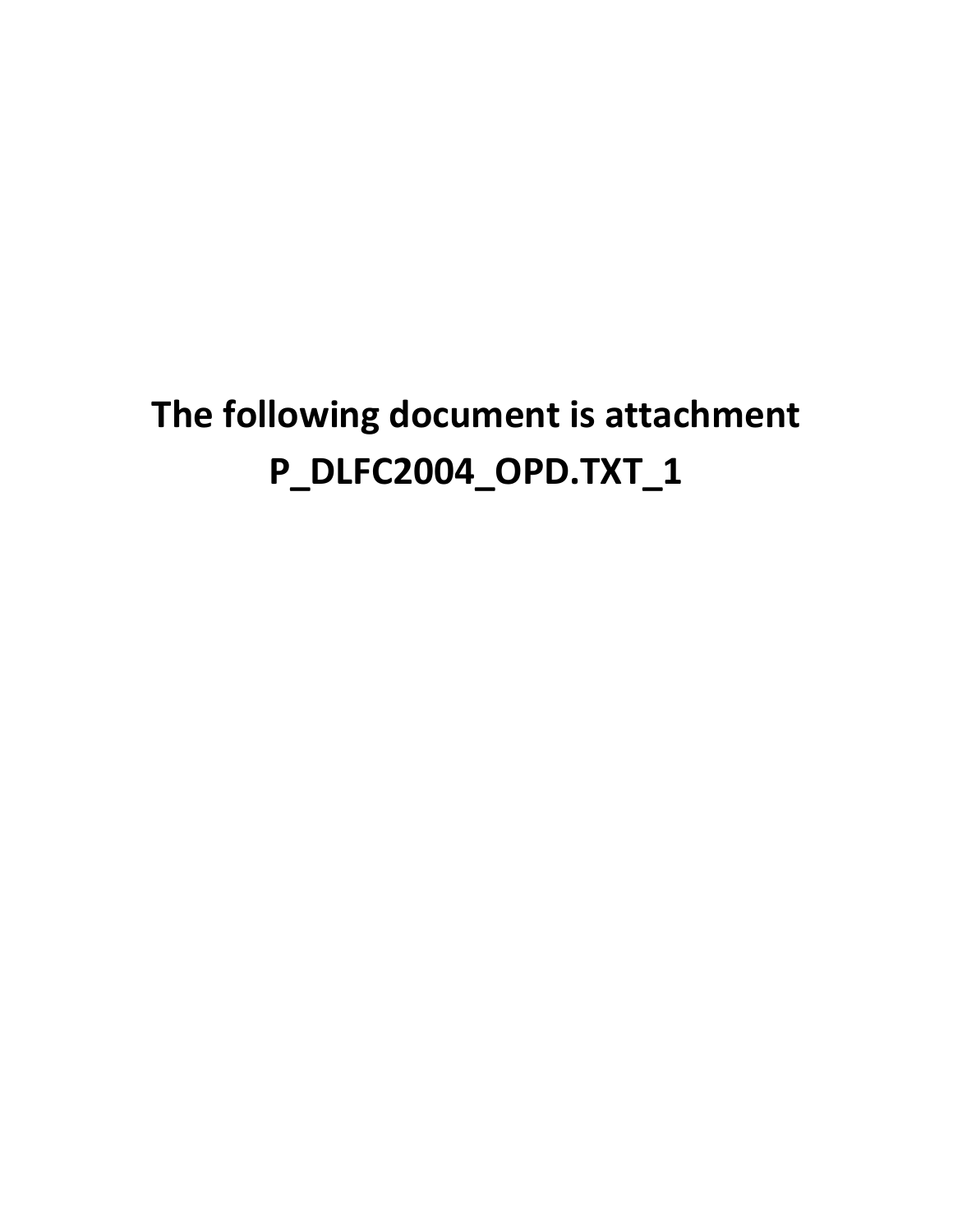Attached is a table showing the Se nate Amendments that have been acted upon to date.

<<Amendments table.doc>& gt;

David P. Cleary Office of Legislation and Congressional Affairs< /FONT> U.S. Department of Education 400 Maryland Ave SE, #7E320 Washington, D.C. 20202 (202) 401-1030 (phone)  $(202)$  401-1438 (fax)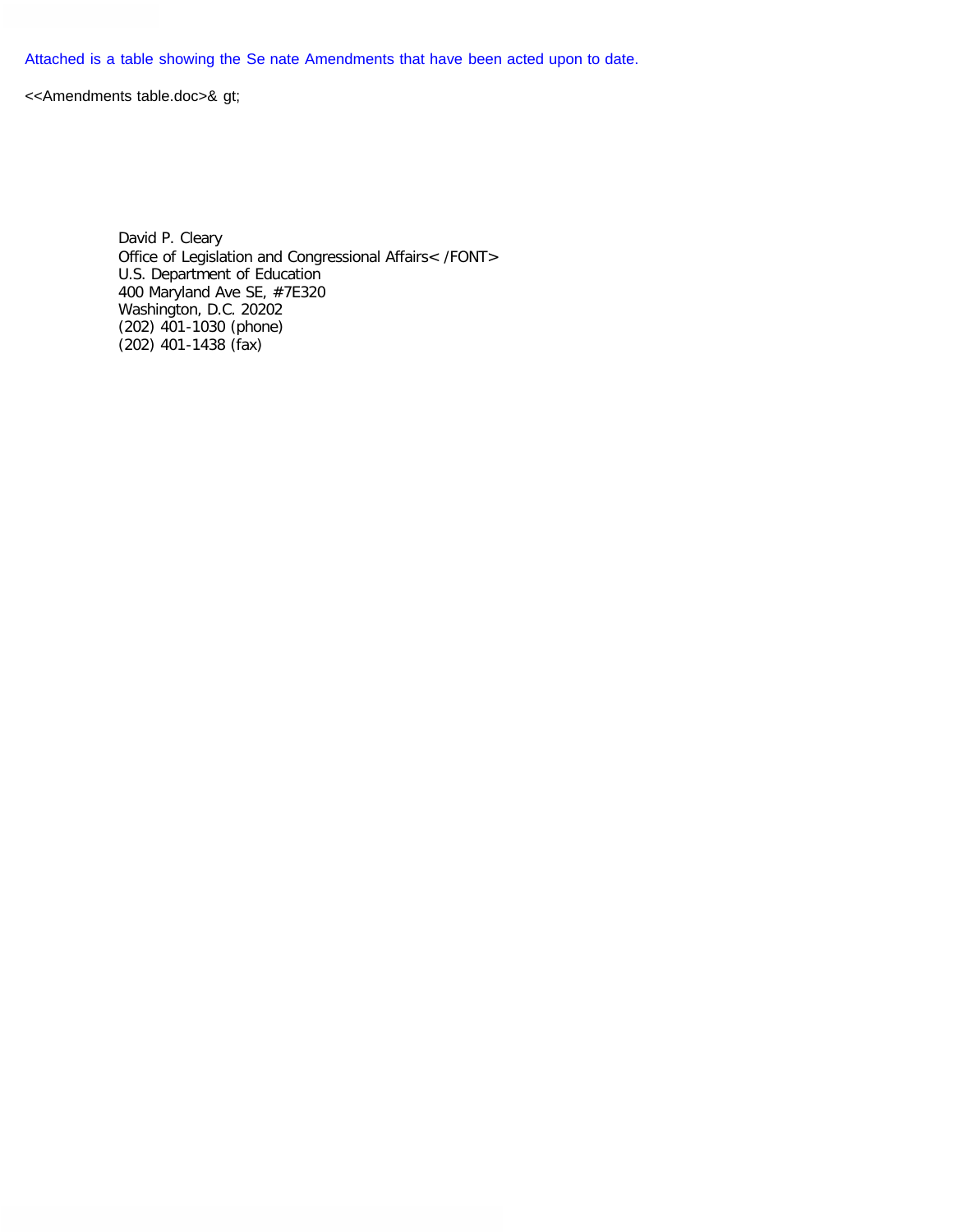## **The following document is attachment P\_DLFC2004\_OPD.TXT\_2**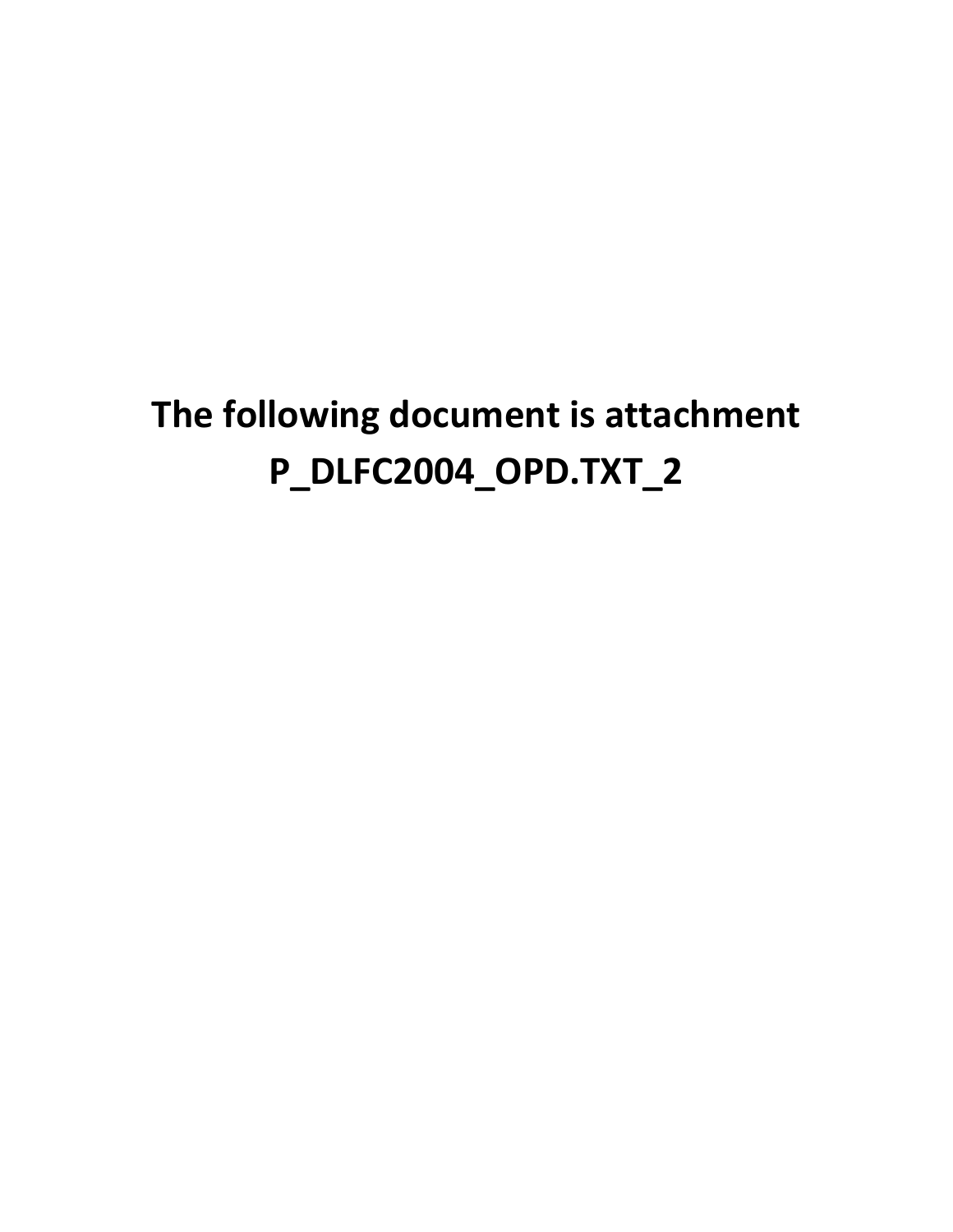## **S. 1 – Disposition of amendments** 02/01/13

| <b>SPONSOR</b>        | <b>SUBJECT</b>                                           | <b>DESCRIPTION</b>                                                                                                                                                                                                                                                                                                                                                                                       | <b>ACTION</b>             |
|-----------------------|----------------------------------------------------------|----------------------------------------------------------------------------------------------------------------------------------------------------------------------------------------------------------------------------------------------------------------------------------------------------------------------------------------------------------------------------------------------------------|---------------------------|
| Harkin (360)          | <b>IDEA</b> funding                                      | IDEA Full-funding - requires authorization and<br>mandatory appropriation of \$8.8 Billion in FY 2002 and<br>rising authorization levels and mandatory<br>appropriations annually to \$23.8 Billion in FY 2011.                                                                                                                                                                                          | Passed on a<br>voice vote |
| Collins (359)         | <b>Reading First</b>                                     | <b>Technical corrections on Reading First</b>                                                                                                                                                                                                                                                                                                                                                            | Passed<br>$100 - 0$       |
| Jeffords (361)        | Title I testing "trigger"                                | Title I testing "trigger" - States can defer<br>implementation of Title I assessments if Congress fails<br>to appropriate at least \$370 M in FY 2002 and<br>increase the appropriation levels by \$10 million<br>annually to \$430 M in FY 2008.                                                                                                                                                        | Passed<br>$93 - 7$        |
| Dodd (365)            | Title I-A authorizations                                 | Raises Title I authorization levels to \$15 billion in FY<br>2002 and annual increases of \$3.286 billion to<br>\$44.164 B in FY 2011.                                                                                                                                                                                                                                                                   | Passed<br>79-21           |
| Byrd (373)            | Grants to reduce alcohol abuse                           | Authorizes \$25 million for competitive grants to LEAs<br>to reduce alcohol abuse in secondary schools.                                                                                                                                                                                                                                                                                                  | Passed on a<br>voice vote |
| Craig (372)           | State making AYP as a condition for<br>increased funding | Would permit a State to receive an increase in its Title<br>I-A funding (over the previous year's level) for any<br>fiscal year only if the State had made "adequate yearly<br>progress" (AYP), as defined by the State under<br>section 1111, for the previous year. In no case,<br>however, would this provision result in a State<br>receiving less for any fiscal year than it received for<br>2001. | Defeated<br>73-27         |
| Kennedy (375)         | Title II authorization levels                            | Raises authorization levels for Title II of the ESEA,<br>starting at \$3.5 billion for 2003 and increasing in<br>increments of \$500 million to \$6 billion for FY 2008 (as<br>opposed to \$3 billion for FY 2002 and such sums as<br>may be necessary for the following years).                                                                                                                         | Passed<br>69-31           |
| Allen/Warner<br>(380) | <b>Education IRAs</b>                                    | Sense of the Senate on educational opportunity tax<br>relief.                                                                                                                                                                                                                                                                                                                                            | Passed on a<br>voice vote |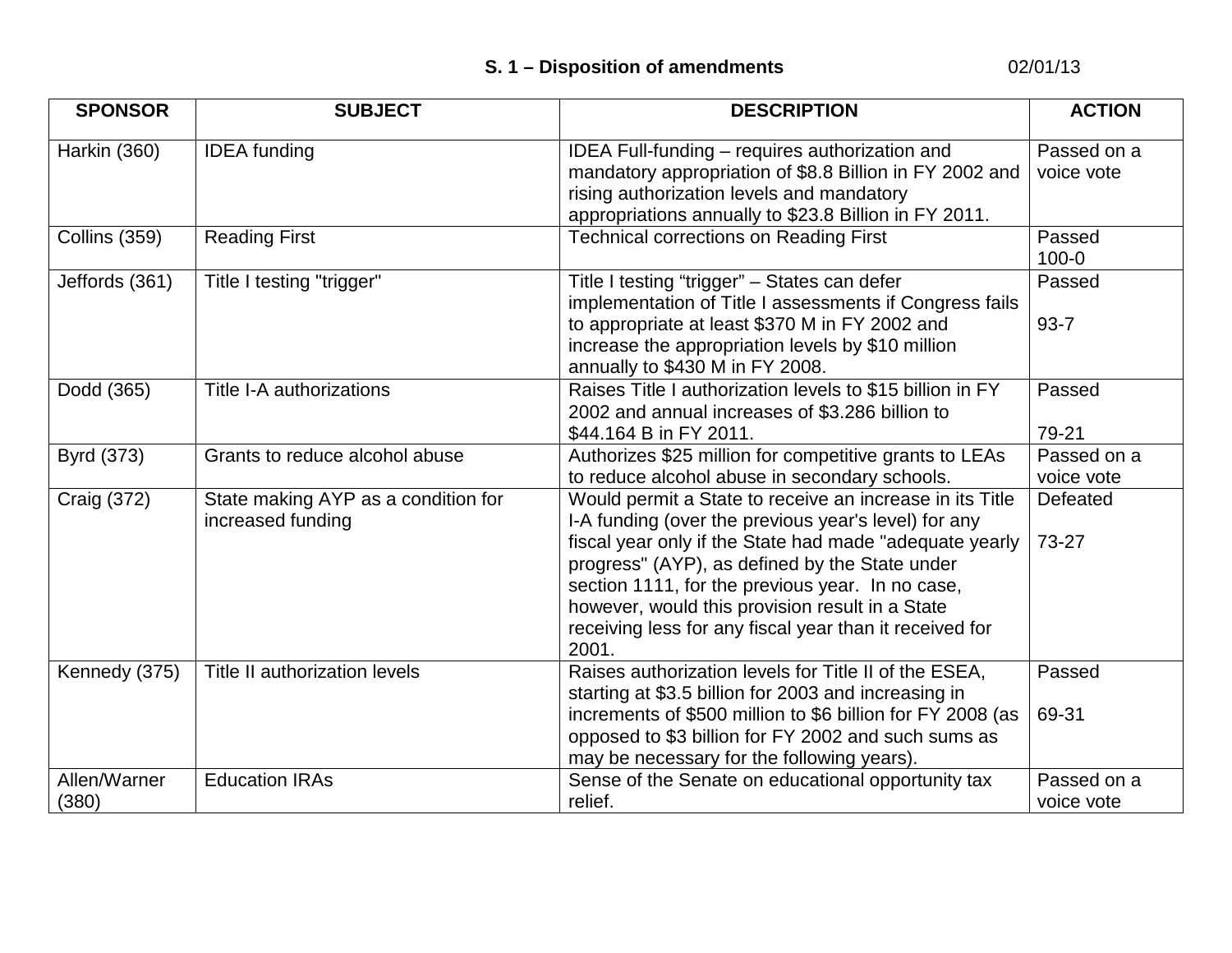| Warner (383)       | Tax relief for out-of-pocket expenses for     | Sense of the Senate that legislation should be passed                                                                                                                                                                                                                                                                                                                                                                               | Passed                    |
|--------------------|-----------------------------------------------|-------------------------------------------------------------------------------------------------------------------------------------------------------------------------------------------------------------------------------------------------------------------------------------------------------------------------------------------------------------------------------------------------------------------------------------|---------------------------|
|                    | teachers                                      | providing educators with tax relief for out of pocket<br>expenses. He mentioned that he would pursue this in<br>a substantive way on the tax bill.                                                                                                                                                                                                                                                                                  | $95-3$                    |
| Feinstein (392)    | <b>Master Teachers</b>                        | Allows States to use Title II funds for programs or<br>activities for Master Teachers.                                                                                                                                                                                                                                                                                                                                              | Passed on a<br>voice vote |
| Mikulski (379)     | <b>Community Technology Centers</b>           | Authorizes \$100 million competitive program for<br>Community Technology Centers (which the                                                                                                                                                                                                                                                                                                                                         | Passed                    |
|                    |                                               | Administration consolidates into the Educational<br>technology State Grants program)                                                                                                                                                                                                                                                                                                                                                | 50-49                     |
| McConnell<br>(384) | Teacher lawsuit immunity                      | Teacher lawsuit immunity provision. Differs from<br>Administration provision. Under McConnell, the<br>immunity offered teachers is contingent upon their<br>having acted "in conformity with local, State, and<br>Federal laws and regulations" in the first place; the<br>amendment expressly states that no immunity is<br>provided for a teacher's conduct "for which the<br>defendant has been found to have violated a Federal | Passed<br>$98-1$          |
|                    |                                               | or State civil rights law." In contrast, the<br>Administration's provision would plainly bar monetary<br>damages against a teacher (in his or her private<br>capacity) arising under a Federal civil rights law so<br>long as the teacher had not violated State law and<br>hadn't acted criminally or recklessly.                                                                                                                  |                           |
| Wellstone<br>(403) | Multiple measures of assessment               | Requires State assessments under Title I to involve<br>multiple up-to-date measures of student performance,<br>including measures that assess higher-order thinking<br>skills and understanding.                                                                                                                                                                                                                                    | Passed<br>50-47           |
| Lincoln (451)      | Sense of the Senate on Bilingual<br>Education | This amendment expresses the non-binding sense of<br>the Senate that Congress should appropriate \$750<br>million for bilingual education for 2002 (instead of the<br>\$700 million authorized in the Jeffords substitute).<br>Second, it sets specific authorization levels for<br>bilingual education (in lieu of the "such sums" in the<br>Jeffords substitute) that go from \$1.1 billion for 2003 to<br>\$2.8 for 2008.        | Passed<br>62-34           |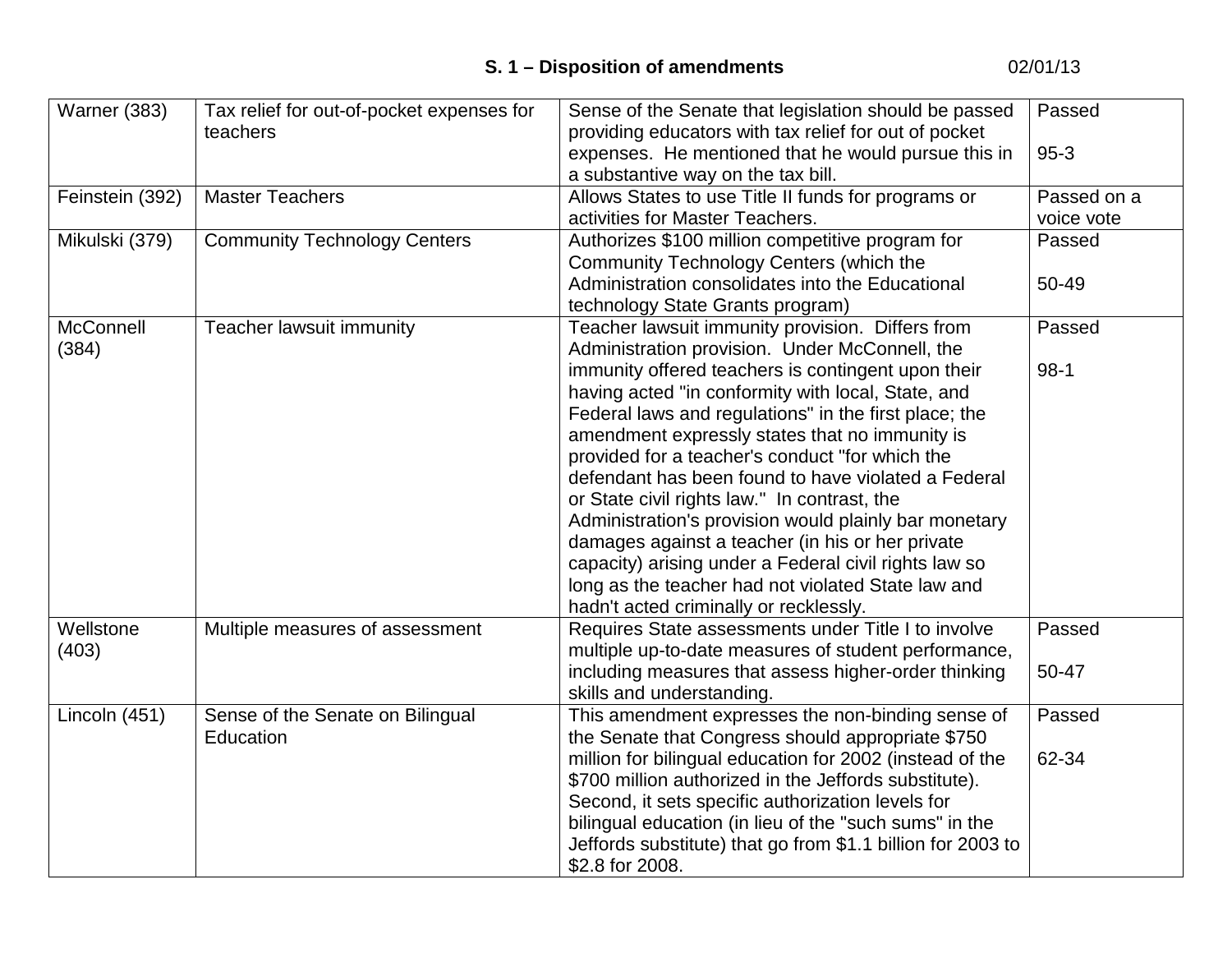| <b>Hutchison</b><br>(534) | Careers to Teaching/ Troops to Teachers      | Creates \$50 million competitive program to award<br>grants to encourage alternative routes to certification<br>and support services for mid-career professionals to<br>move to a teaching career.                                                                                                                                                                                                                                                                                                                            | Passed by<br><b>Unanimous</b><br>Consent |
|---------------------------|----------------------------------------------|-------------------------------------------------------------------------------------------------------------------------------------------------------------------------------------------------------------------------------------------------------------------------------------------------------------------------------------------------------------------------------------------------------------------------------------------------------------------------------------------------------------------------------|------------------------------------------|
| Byrd (402)                | <b>Traditional American History</b>          | Creates a \$100 million competitive program to award<br>grants to LEAs to promote the teaching of traditional<br>American history.                                                                                                                                                                                                                                                                                                                                                                                            | Passed on a<br>voice vote                |
| Reid (460)                | 21 <sup>st</sup> Century and LEP life skills | Makes entities and organizations that implement<br>programs for after school services for LEP students<br>that emphasize language and life skills eligible for<br>21st Century Community Learning Centers funds.                                                                                                                                                                                                                                                                                                              | Passed<br>$96 - 0$                       |
| Cleland (376)             | School safety                                | Would require the Secretary of Education and the<br>Attorney General to jointly establish the National                                                                                                                                                                                                                                                                                                                                                                                                                        | Passed                                   |
|                           |                                              | Center for School and Youth Safety. The Center<br>would "carry out emergency response, anonymous<br>school hotline, consultation, and information and<br>outreach activities with respect to elementary and<br>secondary school safety" The Department would be<br>required to make available \$15,000,000 from amounts<br>appropriated to carry out title IV, while the Justice<br>Department would make available \$35,000,000 from<br>amounts appropriated for programs administered by<br>the Office of Justice Programs. | 74-23                                    |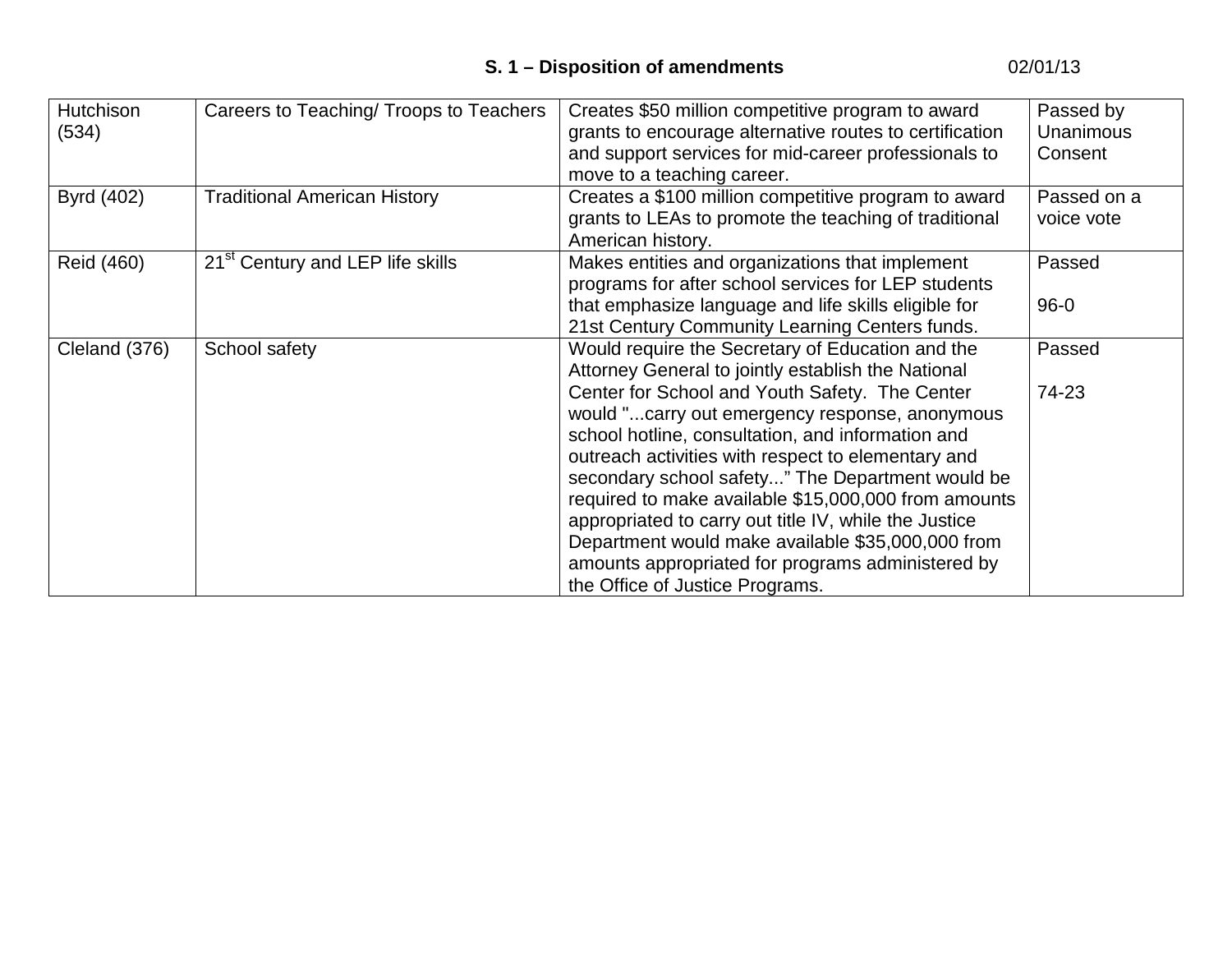| Sessions (600) | <b>Confidential Reporting of Imminent</b> | Would permit, subject to the provisions of ESEA Title    | Passed on a      |
|----------------|-------------------------------------------|----------------------------------------------------------|------------------|
|                | School Violence -                         | IV (Safe and Drug-Free Schools and Communities)          | voice vote       |
|                |                                           | and Title V-B-4 (Innovative Education Program            |                  |
|                |                                           | Strategies State Grants), funds made available under     |                  |
|                |                                           | these two Titles to be used to enable the confidential   |                  |
|                |                                           | reporting of individuals suspected of imminent school    |                  |
|                |                                           | violence, by: (1) supporting the independent State       |                  |
|                |                                           | development and operation of confidential, toll-free     |                  |
|                |                                           | telephone hotlines; (2) ensuring proper State training   |                  |
|                |                                           | of personnel to answer and respond to calls received     |                  |
|                |                                           | by the hotline; (3) assisting in the acquisition of      |                  |
|                |                                           | technology (including Internet web pages or              |                  |
|                |                                           | resources) necessary to enhance the effectiveness of     |                  |
|                |                                           | such hotlines; (4) enhancing State efforts to offer      |                  |
|                |                                           | appropriate counseling services to individuals who call  |                  |
|                |                                           | such hotlines threatening to do harm to themselves or    |                  |
|                |                                           | others; and (5) furthering State efforts to publicize    |                  |
|                |                                           | services offered by these hotlines to encourage          |                  |
|                |                                           | individuals to use them.                                 |                  |
| Murray (378)   | Class size reduction                      | Would create a separate stream of funding for the        | Defeated         |
|                |                                           | class size reduction program.                            | 48-50            |
| McCain (477)   | <b>Campaign Finance Reform</b>            | Sense of the Senate that the Secretary of the Senate     | Passed           |
|                |                                           | should deliver S. 27 (campaign finance reform) to the    | 61-36            |
|                |                                           | House without delay.                                     |                  |
| Byrd (564)     | Community service during a students       | Requires states receiving federal education funds to     | Passed on        |
|                | expulsion                                 | require students who have been expelled or               | <b>Unanimous</b> |
|                |                                           | suspended to perform community service during the        | Consent          |
|                |                                           | period of their suspension or expulsion.                 |                  |
| Carnahan       | Alternative programs for chronically      | Adds to uses of funds at state and local level the       | Passed on        |
| (448)          | violent                                   | ability to create alternative programs for the education | Unanimous        |
|                |                                           | and discipline of chronically violent and disruptive     | Consent          |
|                |                                           | students as it relates to drug and violence prevention.  |                  |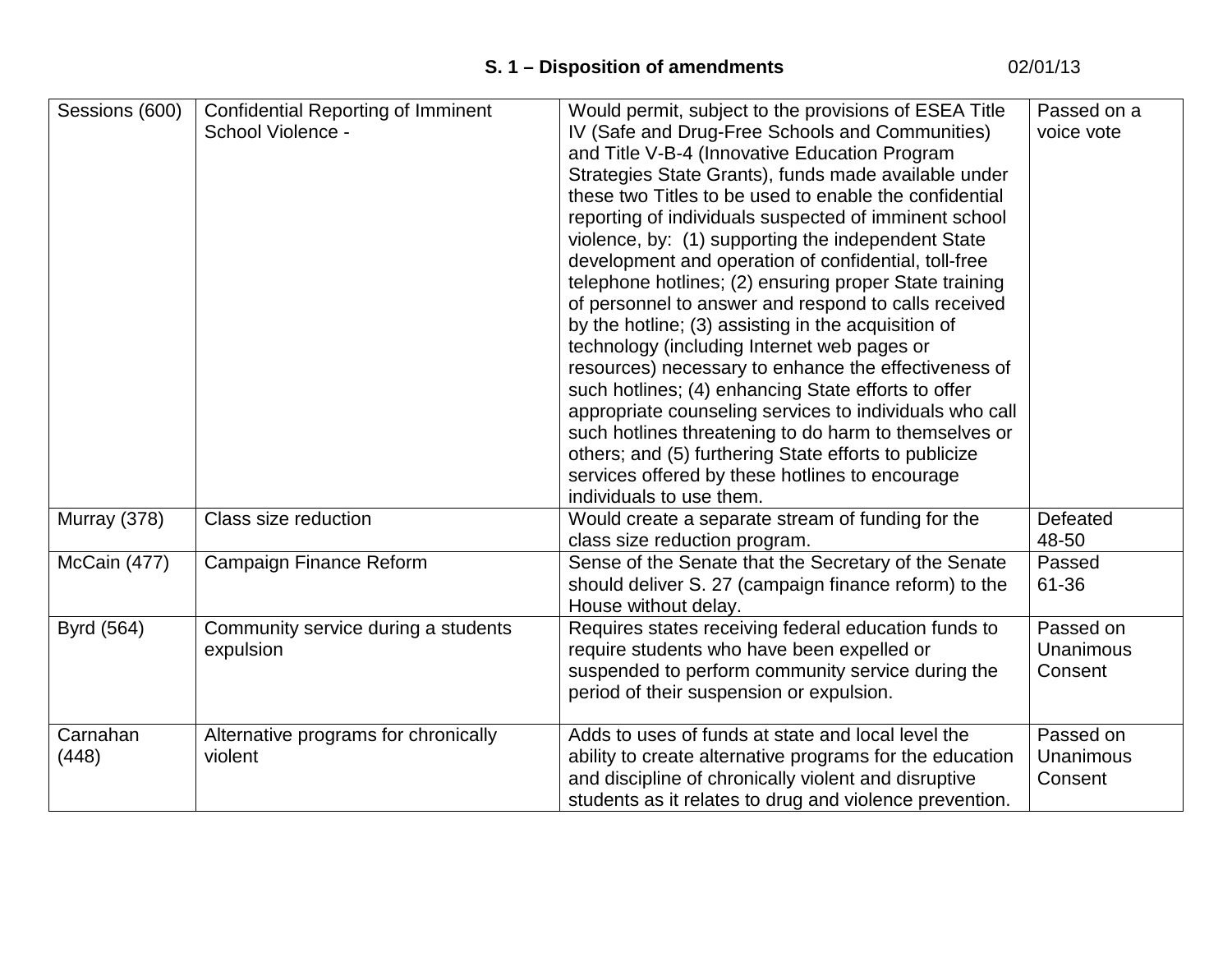## **S. 1 – Disposition of amendments** 02/01/13

| Edwards (462)    | School district achievement           | Would authorize States to use funds they receive        | Passed on   |
|------------------|---------------------------------------|---------------------------------------------------------|-------------|
|                  |                                       | under Innovative Education Program Strategies to        | Unanimous   |
|                  |                                       | conduct independent analyses to measure and report      | Consent     |
|                  |                                       | on school district achievement. Permits use of          |             |
|                  |                                       | Innovative Education Program Strategies funds for       |             |
|                  |                                       | "arrangements that provide for independent analysis     |             |
|                  |                                       | to measure and report on school district achievement."  |             |
| <b>Brownback</b> | <b>Effect of entertainment</b>        | Directs the National Institutes of Health and the       | Passed on a |
| (413)            |                                       | Secretary of Education to jointly conduct a study       | voice vote  |
|                  |                                       | regarding how exposure to violent entertainment         |             |
|                  |                                       | affects children's cognitive development and            |             |
|                  |                                       | educational achievement and submit a report to          |             |
|                  |                                       | Congress.                                               |             |
| Boxer (563)      | After School programs                 | Provides authorization of appropriations for after      | Passed      |
|                  |                                       | school programs starting at \$2 billion in FY 2003 and  | 60-39       |
|                  |                                       | rising \$500 million each year to FY 2008.              |             |
| Akaka (407)      | <b>Native Hawaiians</b>               | Strikes provision requiring recognition by the Governor | Passed on a |
|                  |                                       | of Hawaii of certain organizations primarily serving    | voice vote  |
|                  |                                       | and representing Native Hawaiians.                      |             |
| Akaka/Corzine    | Excellence in economics education     | Provides \$10 million for a competitive program to      | Passed on a |
| (524)            |                                       | promote economic and financial literacy in grades K-    | voice vote  |
|                  |                                       | 12.                                                     |             |
| Reed (425)       | <b>School libraries</b>               | Adds \$500 million to the Reading First program to      | Passed      |
|                  |                                       | make formula grants to States to provide funds to       | 69-30       |
|                  |                                       | improve school libraries.                               |             |
| Cleland (430)    | Immigrant education                   | Allows Title III funds to be spent on instructional     | Passed on a |
|                  |                                       | services designed to assist immigrant students.         | voice vote  |
| Enzi (649)       | School construction bonds             | Would provide Federal priorities for certain school     | Defeated    |
|                  |                                       | construction, renovation, and repair.                   | 37-62       |
| Harkin (525)     | School renovation                     | Provides \$1.6 billion for formula grants to States to  | Defeated    |
|                  |                                       | make competitive awards to LEAs for the repair and      | 49-50       |
|                  |                                       | renovation of school facilities.                        |             |
| Hutchinson       | Liberalize tax exempt financing rules | Liberalizes the tax-exempt financing rules for public   | Passed      |
| (550)            |                                       | school construction.                                    | 83-16       |
| Dayton (622)     | Full-funding for IDEA in 2 years      | Fully funds IDEA in two years instead of six as agreed  | Defeated    |
|                  |                                       | to in the Harkin-Hagel amendment                        | 34-65       |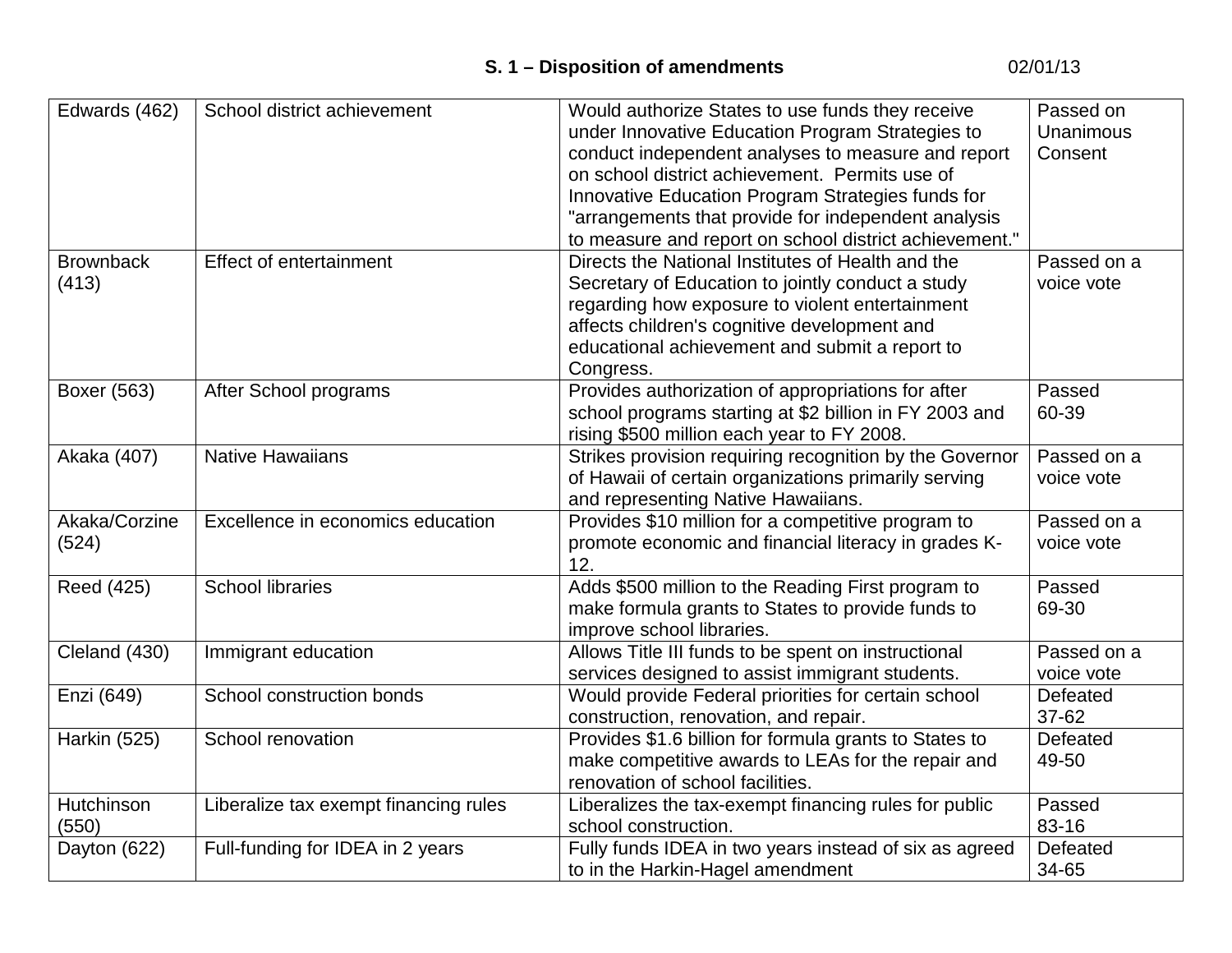| Voinovich (443)    | Loan forgiveness for Head Start teachers | Allows students who make a five-year commitment to        | Passed      |
|--------------------|------------------------------------------|-----------------------------------------------------------|-------------|
|                    |                                          | teach in the Head Start Program to waive \$5,000 in       | 76-24       |
|                    |                                          | federal student loans.                                    |             |
| DeWine (445)       | Mentoring under Safe and Drug Free       | Allows mentoring activities to be supported under the     | Passed on a |
|                    | <b>Schools</b>                           | Safe and Drug Free Schools Program                        | voice vote  |
| Ensign (453)       | <b>Music Education</b>                   | Sense of the Senate that music education enhances         | Passed on a |
|                    |                                          | intellectual growth and music educators play an           | voice vote  |
|                    |                                          | important role in education.                              |             |
| Roberts (470)      | Mathematics and Science Partnerships     | Makes technical changes to the Mathematics and            | Passed on a |
|                    |                                          | Science Partnerships program and allows funds to be       | voice vote  |
|                    |                                          | used for expanded recruitment strategies for math and     |             |
|                    |                                          | science teachers.                                         |             |
| Landrieu (473)     | Postal rates for education materials     | Sense of the Senate that postal rates for educational     | Passed on a |
|                    |                                          | materials should stay at current levels.                  | voice vote  |
| Bennett (503)      | Rural education initiative               | Amends the eligibility requirements for the rural         | Passed on a |
|                    |                                          | education initiative to account for geographic isolation. | voice vote  |
| Collins (506)      | Male teachers                            | Allows Title II funds to be used to encourage men to      | Passed on a |
|                    |                                          | become elementary school teachers.                        | voice vote  |
| Collins (508)      | Local innovative education programs      | Allows funds from the Small, Rural School                 | Passed on a |
|                    |                                          | Achievement Program to allow funds to be used for         | voice vote  |
|                    |                                          | local innovative education programs                       |             |
| Sessions (598)     | Study of governmental documents          | Sense of the Senate encouraging the study of the          | Passed on a |
|                    |                                          | Declaration of Independence, United States                | voice vote  |
|                    |                                          | Constitution, and Federalist Papers.                      |             |
| <b>Wyden (625)</b> | Rural education initiative               | Technical fixes to appropriation section of the Rural     | Passed on a |
|                    |                                          | education initiative.                                     | voice vote  |
| Levin (631)        | Humanities-based family literacy         | Allows Even Start program funds to be used for            | Passed on a |
|                    |                                          | humanities-based family literacy programs.                | voice vote  |
| Wellstone          | <b>Assessment bonuses</b>                | Modifies the provisions relating to assessment            | Passed      |
| (465)              |                                          | completion bonuses, requiring assessments to be of        |             |
|                    |                                          | particularly high-quality.                                | 57-39       |
| Collins (509)      | <b>Assessment costs</b>                  | Requires the Comptroller General to conduct a study       | Passed on a |
|                    |                                          | of the costs of conducting student assessments and        | voice vote. |
|                    |                                          | authorizes \$400 Million for FY 2002 and such sums        |             |
|                    |                                          | through 2008 and an additional \$400 Million for          |             |
|                    |                                          | supplemental State assessment grants for FY 2002.         |             |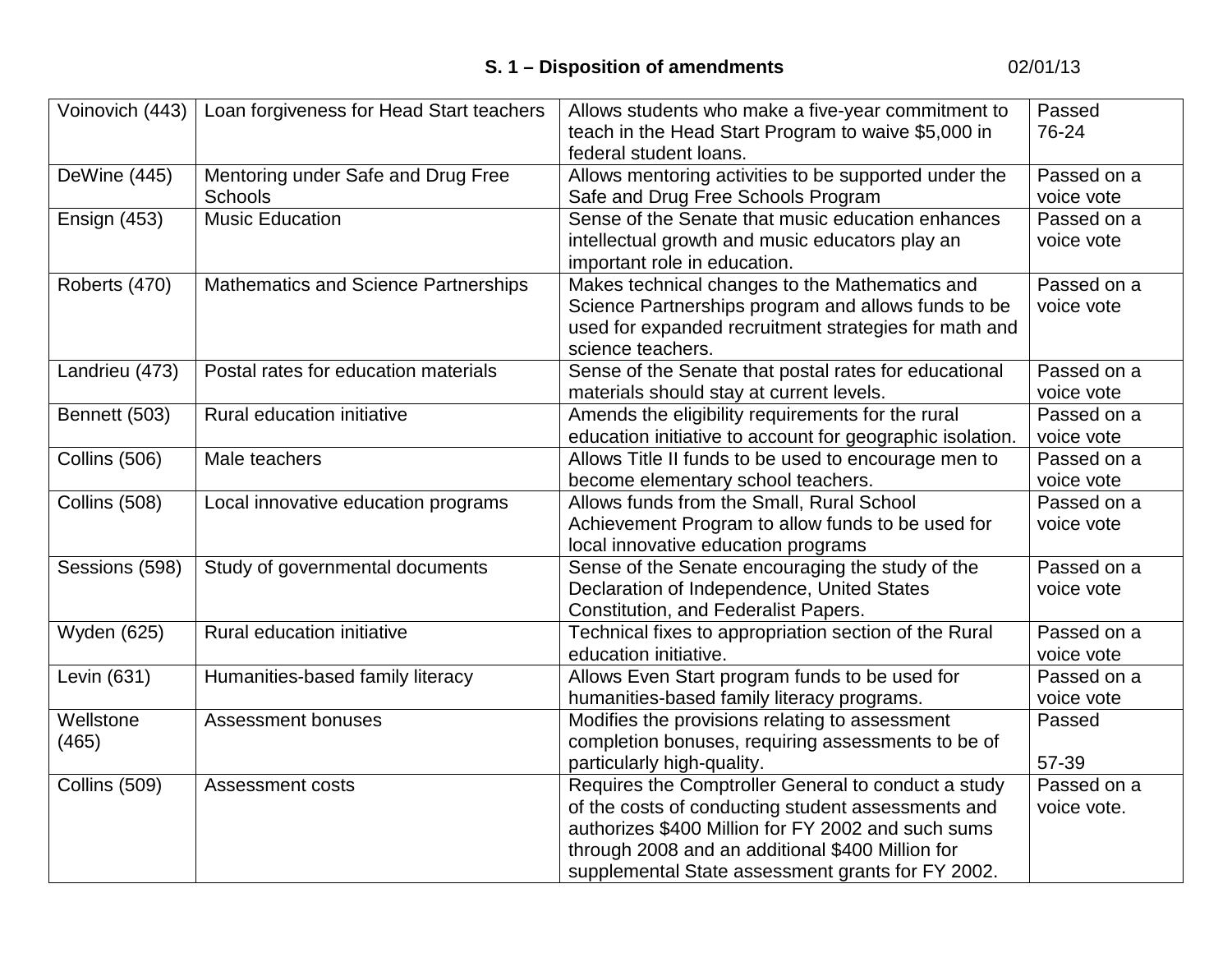| Durbin (532)   | Teacher technology program            | Raises the authorization for the Preparing Tomorrow's                                        | Passed on a |
|----------------|---------------------------------------|----------------------------------------------------------------------------------------------|-------------|
|                |                                       | Teachers to use Technology from \$500 M to \$900 M.                                          | voice vote. |
| Clinton (517)  | <b>Master principals</b>              | Creates \$50 million competitive program to high-need                                        | Passed on a |
|                |                                       | LEAs to recruit and train principals.                                                        | voice vote. |
| Graham (412)   | Factors impacting student achievement | Requires State Plans under Title I to describe the non-                                      | Passed on a |
|                |                                       | academic factors that may have impacted student                                              | voice vote. |
|                |                                       | achievement at low-performing schools.                                                       |             |
| Domenici (416) | <b>Teacher recruitment</b>            | Allows States to use Title II funds to establish and                                         | Passed on a |
|                |                                       | operate a center to recruit and place K-12 teachers                                          | voice vote. |
|                |                                       | and improve recruitment and retention efforts in the                                         |             |
|                |                                       | State.                                                                                       |             |
| DeWine (444)   | School therapists                     | Allows Title I funds to be used to pay for school                                            | Passed on a |
|                |                                       | therapists.                                                                                  | voice vote. |
| Cleland (449)  | <b>Education councils</b>             | Allows States to use Title II funds to support education                                     | Passed on a |
|                |                                       | councils to support teachers in high-need districts and                                      | voice vote. |
|                |                                       | schools.                                                                                     |             |
| Gregg (454)    | <b>NAEP</b> testing                   | Allows States with less than .25% of the total number                                        | Passed on a |
|                |                                       | of poor, school-aged children in the United States to                                        | voice vote. |
|                |                                       | conduct biennial State tests instead of annual State                                         |             |
|                |                                       | tests.                                                                                       |             |
| Bingaman       | Technology education                  | Creates a \$100 million competitive program to identify                                      | Passed on a |
| (485)          |                                       | and disseminate the practices under which technology                                         | voice vote. |
|                |                                       | is effectively integrated into education to enhance                                          |             |
|                |                                       | teaching and learning.                                                                       |             |
| Smith (488)    | Sexual abuse study                    | Requires the Secretary of Education and the Attorney                                         | Passed on a |
|                |                                       | General to conduct a comprehensive study on the                                              | voice vote. |
|                |                                       | prevalence of sexual abuse in schools.                                                       | Passed on a |
| Collins (507)  | Girls in math and science careers     | Allows Title II funds to be used for training teachers                                       | voice vote. |
|                |                                       | and developing programs to ensure that the needs of                                          |             |
|                |                                       | girls and young women in mathematics and science<br>are met, and to encourage them to pursue |             |
|                |                                       | postsecondary degrees and careers in mathematics                                             |             |
|                |                                       | and science.                                                                                 |             |
| Sessions (603) | For profit entity contracts           | Allows States to use Safe and Drug Free Schools                                              | Passed on a |
|                |                                       | funds to enter into contracts with public and private                                        | voice vote. |
|                |                                       | entities.                                                                                    |             |
|                |                                       |                                                                                              |             |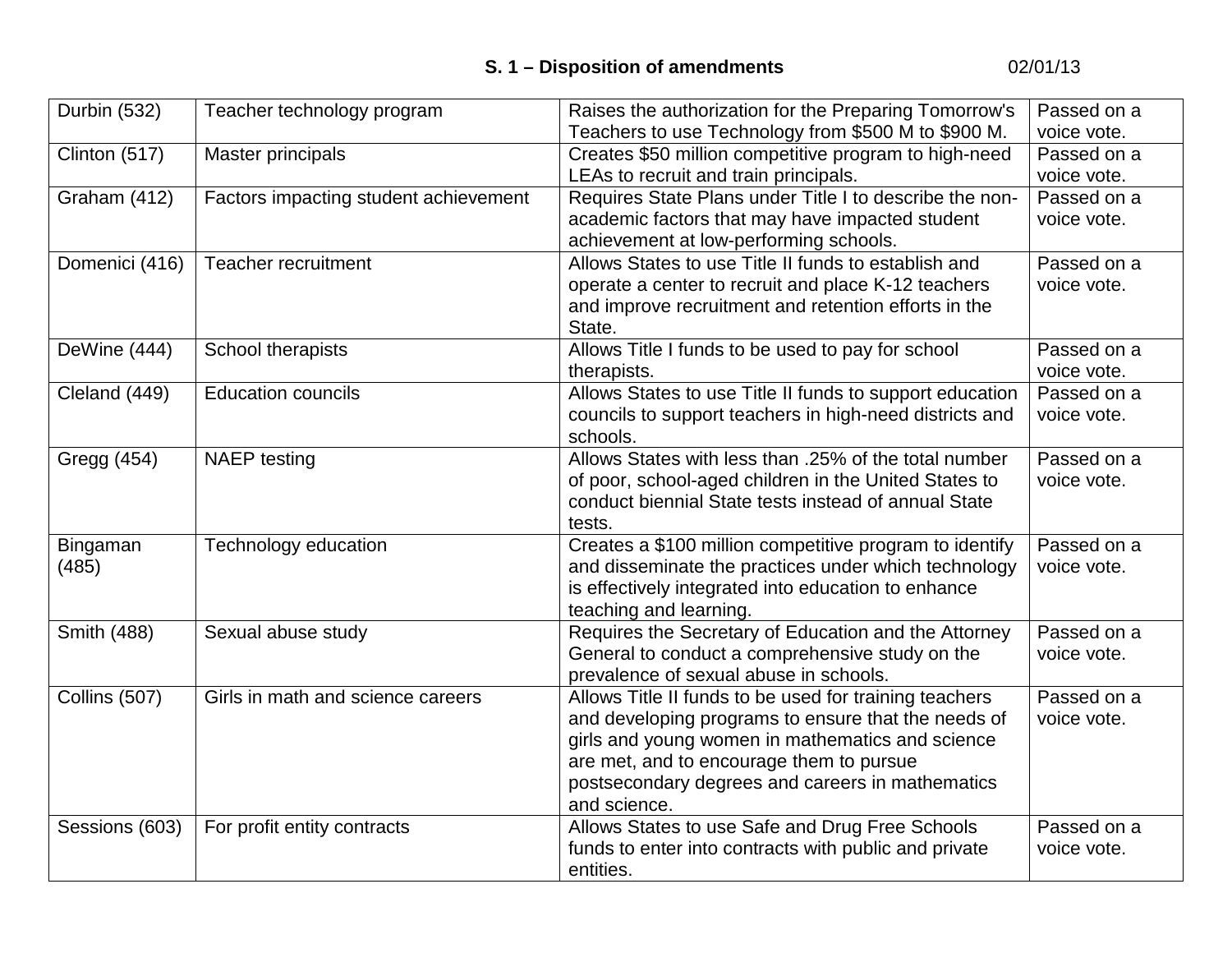| Conrad (645)    | <b>National Education Technology</b>   | Allows States to use Title II funds to make incentive    | Passed on a |
|-----------------|----------------------------------------|----------------------------------------------------------|-------------|
|                 | <b>Standards</b>                       | awards to recognized educators who achieve the           | voice vote. |
|                 |                                        | National Education Technology Standards or similar       |             |
|                 |                                        | certification.                                           |             |
| Bingaman        | State applications under Title I       | Requires the consultation of the Governor for the        | Passed      |
| (791)           |                                        | State application for Title I funds.                     | 59-39       |
| Voinovich (389) | State applications under Title I       | Requires the Governor to approve the State               | Defeated    |
|                 |                                        | application for Title I funds.                           | 40-58       |
| Carnahan        | State assessments                      | Would not require States to conduct assessments          | Defeated    |
| (385)           |                                        | unless the requirement was required under Federal        | 43-55       |
|                 |                                        | law prior to the passage of the BEST Act or if the       |             |
|                 |                                        | amount appropriated was not 100% of the cost to the      |             |
|                 |                                        | State for administering the test.                        |             |
| Corzine (356)   | Economic and financial literacy        | Allows local funds under the Innovative Education        | Passed on a |
|                 |                                        | Program to be used for activities to promote             | voice vote  |
|                 |                                        | consumer, economic, and personal finance education.      |             |
| Reed (401)      | Parent Involvement for limited English | Allows Title III funds to be used to assist parents of   | Passed on a |
|                 | proficient students                    | limited English proficient students to become active     | voice vote  |
|                 |                                        | participants in the education of their child.            |             |
| Reed (434)      | Parent involvement in Title I          | Modifies the definition of 'parent involvement' under    | Passed on a |
|                 |                                        | Title I to mean the participation of parents in regular, | voice vote  |
|                 |                                        | two-way, and meaningful communication.                   |             |
| Voinovich (513) | General counseling                     | To develop and implement effective mechanisms to         | Passed on a |
|                 |                                        | assist local educational agencies and schools in         | voice vote  |
|                 |                                        | effectively recruiting and retaining highly qualified    |             |
|                 |                                        | teachers and principals and, in cases in which a State   |             |
|                 |                                        | deems it appropriate, pupil services personnel.          |             |
| Enzi (642)      | Reading First set aside for BIA        | Reserves .5 percent for BIA and .5 percent for the       | Passed on a |
|                 |                                        | Territories from the Reading First program.              | voice vote  |
| Enzi (643)      | Rural schools                          | Allows rural schools to apply for a waiver from school   | Passed on a |
|                 |                                        | improvement requirements under Title I.                  | voice vote  |
| Toricelli (363) | Length of school day                   | Enables LEAs to extend the amount of educational         | Passed on a |
|                 |                                        | time spent in school, including extending the school     | voice vote  |
|                 |                                        | year to 210 days.                                        |             |
| Nelson (638)    | Report on assessments                  | Requires the Secretary to issue a report on the          | Passed on a |
|                 |                                        | progress of implementing State assessments.              | voice vote  |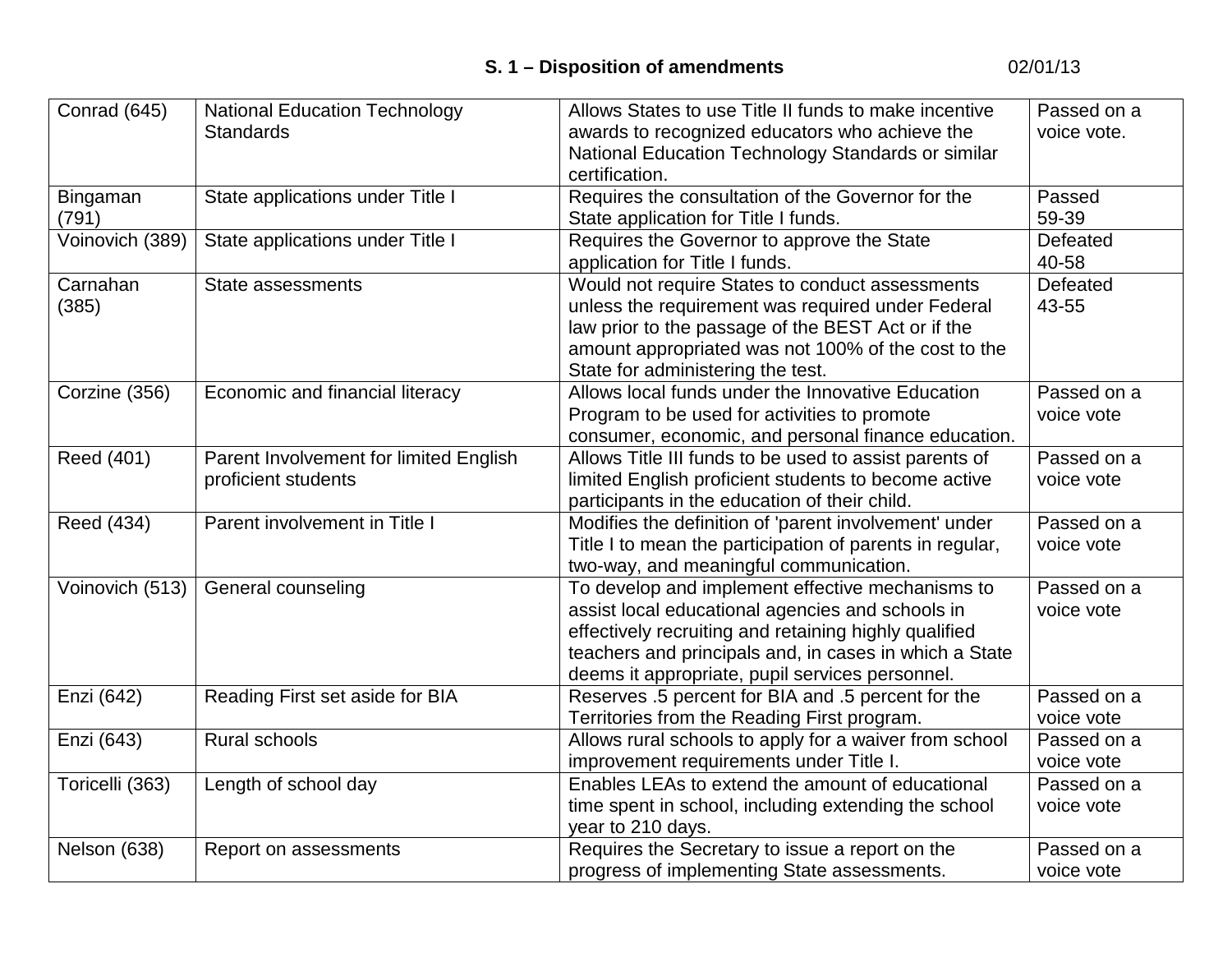| Hatch (354)         | School finance equalization study             | Requires the Secretary to issue a report, within 1 year<br>of enactment of the BEST Act, on the degree of<br>disparity of per pupil expenditures among LEAS in the<br>States and DC; also requires analysis of school<br>finance legislation and judicial action requiring States<br>to equalize funding.                      | Passed on a<br>voice vote |
|---------------------|-----------------------------------------------|--------------------------------------------------------------------------------------------------------------------------------------------------------------------------------------------------------------------------------------------------------------------------------------------------------------------------------|---------------------------|
| Hatch (418)         | Protection of pupil rights                    | Ensures that Section 445 of GEPA applies to all<br>activities undertaken by the State to provide the<br>information in Title I State report cards.                                                                                                                                                                             | Passed on a<br>voice vote |
| Levin (633)         | Teacher technology training                   | Requires State association of higher education<br>grantees under Title II to conduct professional<br>development for computer related technology to<br>enhance student learning.                                                                                                                                               | Passed on a<br>voice vote |
| Smith (487)         | Federal education dollars to the<br>classroom | Sense of the Senate that urges no less than 95<br>percent of Federal education dollars be spent in the<br>classroom.                                                                                                                                                                                                           | Passed 96-1               |
| Hutchison<br>(540)  | Same gender schools and classrooms            | Allows Innovative Education Program funds to be<br>used for programs that provide the same gender<br>schools and classrooms, consistent with applicable<br>law and requires the Secretary to issue within 120<br>days of enactment of the BEST Act award criteria and<br>guidelines for LEAs seeking to fund these activities. | Passed on a<br>voice vote |
| Hutchinson<br>(577) | No National Test                              | Provides additional limitations on national testing of<br>students, national testing and certification of teachers,<br>and the collection of personally identifiable<br>information.                                                                                                                                           | Passed on a<br>voice vote |
| Bingaman<br>(483)   | Teacher mobility                              | Establishes a National Panel on Teacher Mobility to<br>report to Congress on strategies for increasing<br>mobility and employment opportunities for high quality<br>teachers.                                                                                                                                                  | Passed on a<br>voice vote |
| Murkowski<br>(404)  | Suicide                                       | Creates a \$25 million competitive grant program for<br>suicide prevention programs.                                                                                                                                                                                                                                           | Passed on a<br>voice vote |
| Hutchinson<br>(556) | Home schools                                  | Provides additional protections and limitations<br>regarding private schools, religious schools, and home<br>schools.                                                                                                                                                                                                          | Passed on a<br>voice vote |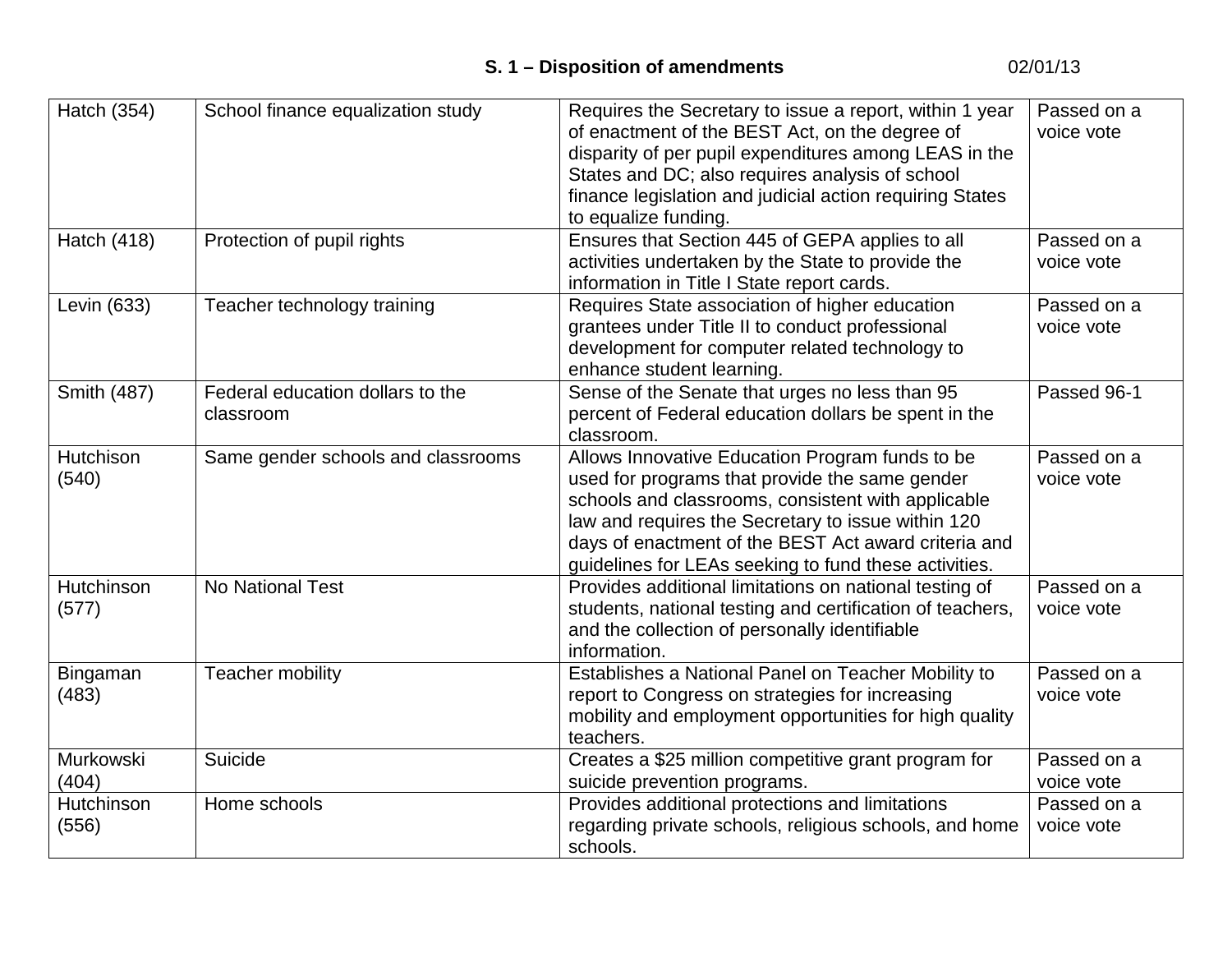| Hollings (624) | <b>Blue Ribbon schools</b>         | Creates \$7.5 million demonstration program to         | Passed on a |
|----------------|------------------------------------|--------------------------------------------------------|-------------|
|                |                                    | evaluate the effectiveness of using the best practices | voice vote  |
|                |                                    | of Blue Ribbon Schools to improve the educational      |             |
|                |                                    | outcomes of elementary and secondary schools that      |             |
|                |                                    | fail to make AYP.                                      |             |
| Smith (548)    | <b>Bible as literature</b>         | Sense of the Senate that nothing in the Actor any      | Passed on a |
|                |                                    | provision of law discourages the teaching of the Bible | voice vote  |
|                |                                    | in public schools.                                     |             |
| Domenici (415) | <b>Mental Health</b>               | Creates a \$50 million competitive grant program for   | Passed on a |
|                |                                    | the integration of schools and mental-health systems.  | voice vote  |
| Wellstone      | State assessments                  | Defers State assessment requirements until \$24.72     | Defeated    |
| (466)          |                                    | Billion is appropriated for Title I.                   | $23 - 71$   |
| Bond (476)     | Early Childhood education programs | Supporting early childhood education programs.         | Passed      |
|                |                                    |                                                        | $93-0$      |
| Landrieu (475) | Title I formula                    | Would require that all money above the amount          | Passed      |
|                |                                    | appropriated in FY 2001 must flow through Targeted     |             |
|                |                                    | Grants "until the amount is sufficient to meet the     | 57-36       |
|                |                                    | purposes of grants under that section".                |             |
| Wellstone      | Local family information centers   | Creates a \$20 million competitive grant program to    | Passed on a |
| (469)          |                                    | allow local family information centers to ensure that  | voice vote  |
|                |                                    | parents of students in schools have the training,      |             |
|                |                                    | information, and support that parents need to          |             |
|                |                                    | participate effectively in their children's elementary |             |
|                |                                    | and secondary education.                               |             |
| Bingaman       | School security                    | Creates a \$2.75 million authorization to establish    | Passed on a |
| (519)          |                                    | <b>School Security Technology and Resource Centers</b> | voice vote  |
|                |                                    | and a \$10 million competitive grant program for local |             |
|                |                                    | school security programs. Requires a report to         |             |
|                |                                    | develop a proposal to further improve school security. |             |
| Stevens (634)  | <b>Alaska Natives</b>              | Creates educational, cultural and exchange programs    | Passed on a |
|                |                                    | to assist Alaska Natives as part of Alaska Native      | voice vote  |
|                |                                    | Education Equity programs.                             |             |